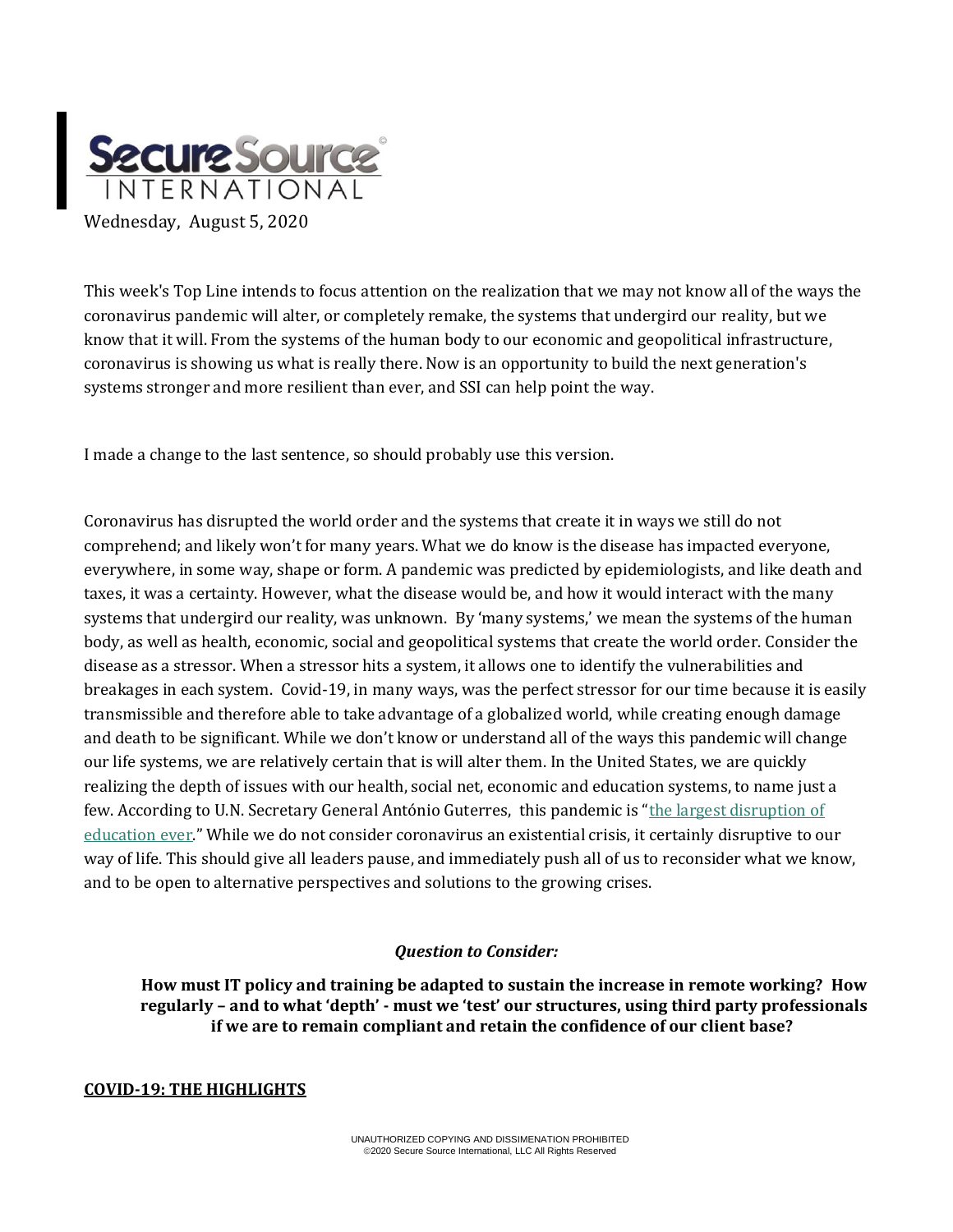Google Cloud and Harvard have teamed up to releas[e COVID-19 forecasting models.](https://cloud.google.com/blog/products/ai-machine-learning/google-cloud-is-releasing-the-covid-19-public-forecasts) Companies have [accelerated their use of APM](file:///C:/Users/theNa/AppData/Local/Microsoft/Windows/INetCache/Content.Outlook/5VFWQ1XZ/.%20%20https:/haydenjames.io/20-leading-companies-share-how-covid-19-is-accelerating-the-future-of-apm) (Application Performance Monitoring) as employees continue to work from home. Post-COVID-19 venture capital and funding [may now come with restrictions](https://rapidly.co/blog/founders-journey-fundraising-venture-capital-during-covid-19/) as investors do not want to travel. The lack of travel and insertion of investment capital could point to centralized economic centers, similar to the Silicon Valley boom of the early 2000's. A recent [state department release](https://www.sccgov.org/sites/covid19/Pages/dashboard.aspx) pointed to underreporting of COVID-19 cases. Global underreporting may also be an issue as [Iran's mortality numbers](https://www.bbc.com/news/world-middle-east-53598965) are in conflict. Vietnam is currently responding to a more transmissible form of COVID-19, ["The infection](https://asia.nikkei.com/Spotlight/Coronavirus/Vietnam-fights-new-COVID-19-strain-with-higher-infection-rate)  [rate is about five and six people, compared to the older strains](https://asia.nikkei.com/Spotlight/Coronavirus/Vietnam-fights-new-COVID-19-strain-with-higher-infection-rate) with the rate of 1.8 to 2.2 people…" Real property may experience a further downturn with, ["With mortgages being harder to obtain, viewings being](https://propprices.com/blog/the-effect-of-covid-19-on-the-property-industry)  harder to conduct [and estate agents and solicitors having a reduced workforce."](https://propprices.com/blog/the-effect-of-covid-19-on-the-property-industry) [Large scale testing](https://www.routefifty.com/tech-data/2020/07/track-prevalence-covid-19-cities-sewers/167354/) is now being sampled in the sewers of major cities, on a global level. Mental fatigue due this pandemic has evolved into [self-harm.](https://www.scmp.com/news/asia/southeast-asia/article/3096184/coronavirus-singapore-migrant-workers-self-harm-raises) [The youth infection rate has tripled in five months, creating a larger viral footprint. F](https://www.reuters.com/article/us-health-coronavirus-youth/proportion-of-youth-with-covid-19-triples-in-five-months-who-idUSKCN2502FS)urther, there is now evidence for a direct link to infected children and [neurological side effects.](https://www.nbcnews.com/health/health-news/covid-19-children-doctors-see-link-between-virus-neurological-side-n1235501) [Global debt crisis](https://www.theguardian.com/business/2020/aug/03/global-debt-crisis-relief-coronavirus-pandemic)  [may be magnified](https://www.theguardian.com/business/2020/aug/03/global-debt-crisis-relief-coronavirus-pandemic) due to COVID-19, and the question of default is looming for private businesses and governments.

### **BEYOND THE NOISE: The 'New Normal'**

One thing that business leaders have identified during the lockdown period is that remote working is a realistic option for many of their employees. The benefits of this are many and include, amongst many others: a reduction in the need for expensive business premises and supporting infrastructure; a more flexible workforce; a larger hiring pool of potential talent available due to flexible working patterns. Given the potential legal exposure to business by enforcing a return to 'traditional' working practices, there is significant financial and HR benefit to maintaining a remote workforce, where applicable. Although, [some](https://www.wpr.org/node/1678186)  [companies](https://www.wpr.org/node/1678186) are now bringing back their workforce to a centralized location. It does however, come with additional risks that should be addressed. Namely, HR needs to work with managers and employees to define measurable and achievable productivity standards, and CSOs and CISOs need to harmonize and even merge their structures to protect the business from the myriad of new cyber threats that it will be exposed to. Where corporations may have previously had to harden their IT infrastructure in a relatively small number of facilities, each home worker now represents an 'office location', with a node of potential vulnerability that must be addressed. Otherwise businesses may find themselves paralyzed through targeted attacks on IT infrastructure that may be simply malicious or more criminal in nature.

### *Questions to Consider:*

**How must IT policy and training be adapted to sustain the increase in remote working? How regularly – and to what 'depth' - must we 'test' our structures, using third party professionals if we are to remain compliant and retain the confidence of our client base?**

**TRUSTED RESOURCES: for numbers & guidance**